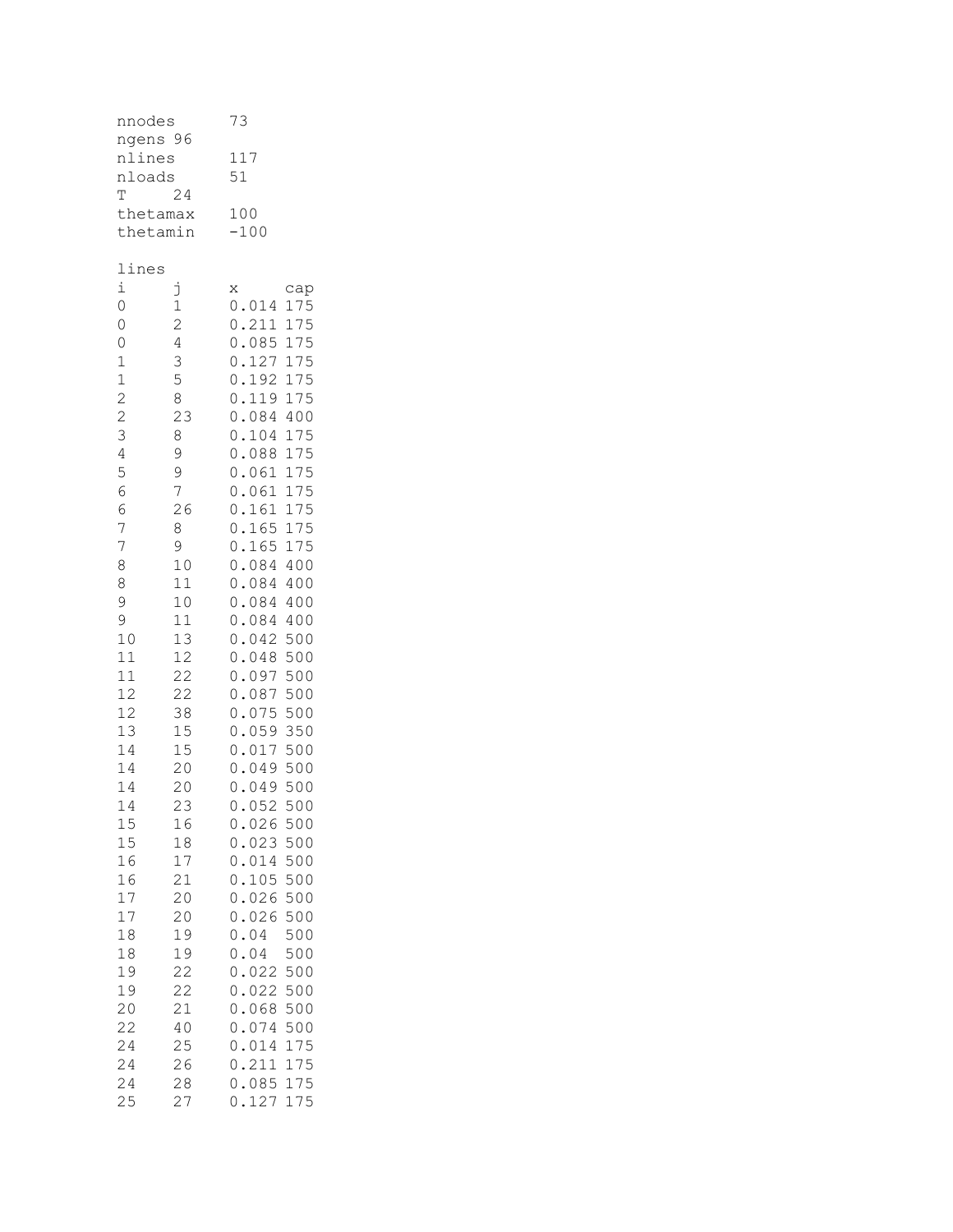| 25<br>26       | 29<br>32                  | 192<br>75<br>0<br>1<br>119<br>75<br>0<br>$\mathbf{1}$<br>$\ddot{\phantom{0}}$                                           |
|----------------|---------------------------|-------------------------------------------------------------------------------------------------------------------------|
| 26<br>27<br>28 | 47<br>32<br>33            | 084<br>400<br>$\circ$<br>$\ddot{\phantom{0}}$<br>$\circ$<br>104<br>175<br>$\ddot{\phantom{0}}$<br>$\circ$<br>088<br>175 |
| 29             | 33                        | $\ddot{\phantom{0}}$<br>175<br>$\circ$<br>061                                                                           |
| 30<br>31       | 31<br>32                  | $\ddot{\phantom{0}}$<br>175<br>061<br>$\circ$<br>$\ddot{\phantom{0}}$<br>165<br>175<br>$\circ$                          |
| 31             | 33<br>34                  | $\ddot{\phantom{0}}$<br>165<br>175<br>$\circ$                                                                           |
| 32<br>32       | 35                        | $\circ$<br>084<br>400<br>084<br>$\circ$<br>400                                                                          |
| 33<br>33       | 34<br>35                  | $\ddot{\phantom{0}}$<br>084<br>$\circ$<br>400<br>$\ddot{\phantom{0}}$<br>084                                            |
| 34             | 3<br>$\overline{7}$       | 400<br>$\circ$<br>$\ddot{\cdot}$<br>500<br>$\circ$<br>042                                                               |
| 35<br>35       | 36<br>46                  | $\ddot{\phantom{0}}$<br>500<br>$\circ$<br>048<br>500<br>$\ddot{\phantom{0}}$<br>$\overline{0}$<br>097                   |
| 36             | 46                        | $\ddot{\phantom{0}}$<br>087<br>500<br>$\overline{0}$                                                                    |
| 37<br>38       | 39<br>39                  | 350<br>$\ddot{\phantom{0}}$<br>059<br>$\circ$<br>500<br>017<br>$\circ$                                                  |
| 38             | 44                        | 500<br>$\ddot{\phantom{0}}$<br>049<br>$\circ$                                                                           |
| 38<br>38       | 44<br>47                  | 500<br>$\circ$<br>049<br>500<br>052<br>$\circ$                                                                          |
| 39             | 40                        | 500<br>$\circ$<br>026                                                                                                   |
| 39<br>40       | 42<br>41                  | 500<br>$\circ$<br>023<br>500<br>$\circ$<br>014                                                                          |
| 40             | 45                        | 500<br>$\overline{0}$<br>$\ddot{\phantom{0}}$<br>105                                                                    |
| 41<br>41       | 44<br>44                  | 500<br>026<br>$\circ$<br>$\ddot{\phantom{0}}$<br>500<br>$\circ$<br>$\ddot{\phantom{0}}$<br>026                          |
| 42             | 43                        | 500<br>$\circ$<br>04                                                                                                    |
| 42<br>43       | 43<br>46                  | $\overline{0}$<br>500<br>04<br>500<br>0<br>022                                                                          |
| 43<br>44       | 46<br>45                  | 500<br>$\circ$<br>022<br>$\circ$<br>068<br>500                                                                          |
| 48             | 49                        | $\circ$<br>014<br>$\mathbf 1$<br>75                                                                                     |
| 48<br>48       | 50<br>52                  | $\circ$<br>$\ddot{\phantom{0}}$<br>211<br>$\mathbf{1}$<br>75<br>085<br>75<br>$\circ$<br>$\mathbf{1}$                    |
| 49             | 5<br>$\mathbf{1}$         | $\overline{0}$<br>12<br>75<br>$\mathbf{1}$<br>7                                                                         |
| 49<br>50       | 53<br>56                  | 7<br>5<br>$\mathbf{1}$<br>9<br>0<br>$\mathbf{Z}$<br>$\mathbf{1}$<br>119<br>175<br>0                                     |
| 50             | 71                        | 510<br>084<br>0                                                                                                         |
| 51<br>52       | 56<br>$\overline{7}$<br>5 | 104<br>0<br>175<br>088<br>175<br>0<br>$\ddot{\phantom{0}}$                                                              |
| 53<br>54       | 57<br>55                  | 0<br>061<br>175<br>$\ddot{\cdot}$<br>0<br>061<br>175                                                                    |
| 55             | 56                        | $\ddot{\phantom{0}}$<br>165<br>0<br>175                                                                                 |
| 55<br>56       | 57<br>58                  | 165<br>0<br>175<br>084<br>400<br>0                                                                                      |
| 56             | 59                        | 084<br>400<br>0                                                                                                         |
| 57<br>57       | 58<br>59                  | 084<br>0<br>400<br>0<br>084<br>400                                                                                      |
| 58             | 61                        | $\ddot{\phantom{a}}$<br>0<br>500<br>042                                                                                 |
| 59<br>59       | 60<br>70                  | 0<br>048<br>500<br>097<br>500<br>0                                                                                      |
| 60             | 70                        | .087<br>0<br>500                                                                                                        |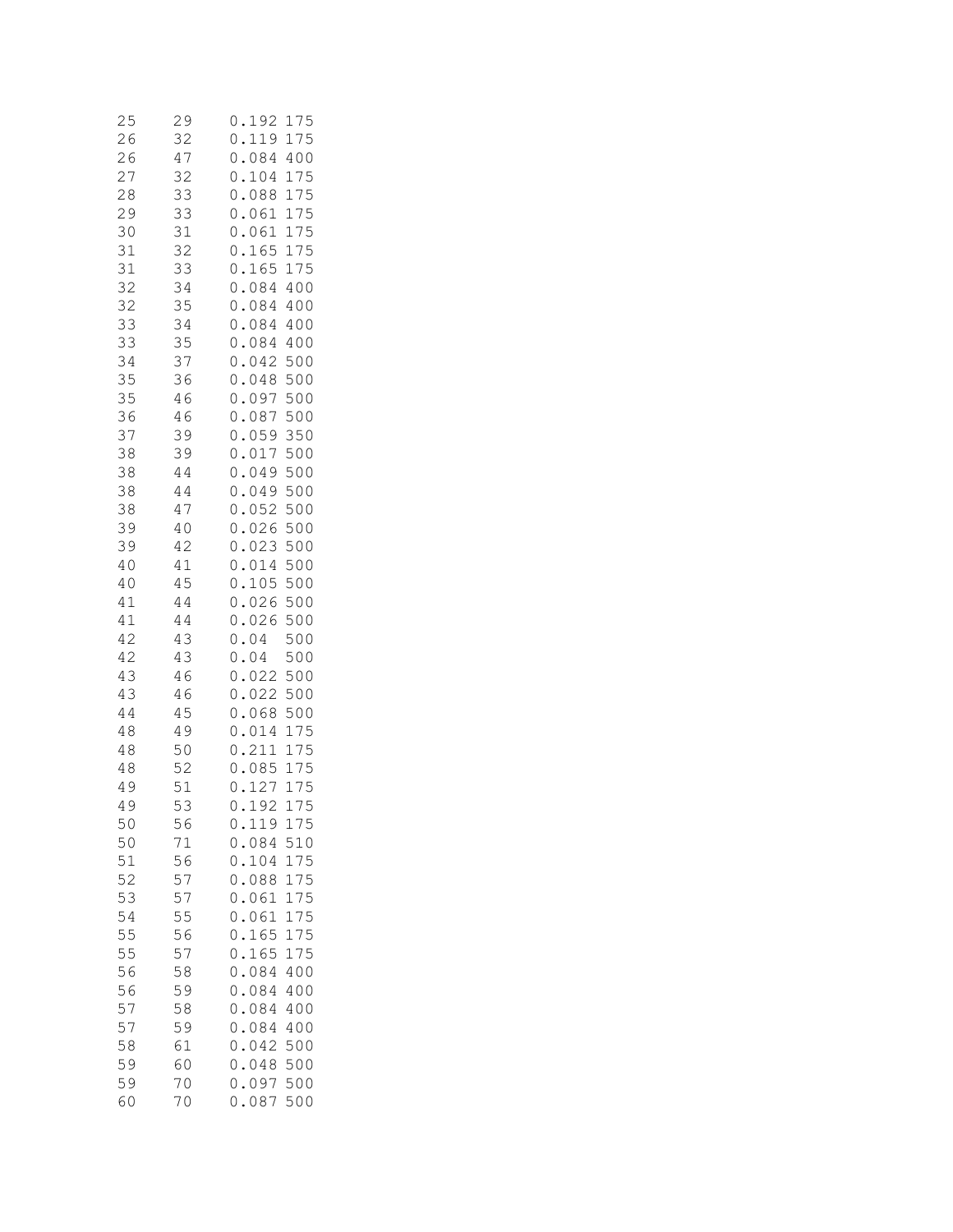| 61<br>62<br>62<br>62<br>62<br>63<br>63<br>64<br>64<br>65<br>65<br>66<br>66<br>67<br>67<br>68<br>72<br>65<br>70 | 63<br>0.059 350<br>63<br>0.017 500<br>68<br>0.049 500<br>68<br>0.049 500<br>71<br>0.052 500<br>0.026500<br>64<br>66<br>0.023 500<br>65<br>0.014 500<br>69<br>0.105 500<br>68<br>0.026 500<br>68<br>0.026 500<br>67<br>0.04<br>67<br>0.04<br>70<br>0.022 500<br>70<br>0.022 500<br>69<br>0.068 500<br>20<br>0.097 500<br>46<br>0.104 500<br>72<br>0.009 722 | 500<br>500                                                                                                                             |                                      |                                      |                                      |                                      |
|----------------------------------------------------------------------------------------------------------------|------------------------------------------------------------------------------------------------------------------------------------------------------------------------------------------------------------------------------------------------------------------------------------------------------------------------------------------------------------|----------------------------------------------------------------------------------------------------------------------------------------|--------------------------------------|--------------------------------------|--------------------------------------|--------------------------------------|
| loads                                                                                                          |                                                                                                                                                                                                                                                                                                                                                            |                                                                                                                                        |                                      |                                      |                                      |                                      |
| 0                                                                                                              | 103.68<br>106.92<br>68.04                                                                                                                                                                                                                                                                                                                                  | 72.36 73.44 64.80 63.72 63.72 64.80 79.92 92.88 102.60<br>102.60<br>108.00                                                             | 102.60<br>108.00                     | 102.60<br>103.68                     | 100.44<br>98.28 89.64 78.84          | 103.68<br>101.52                     |
| $\mathbf{1}$                                                                                                   | 70.81 61.11                                                                                                                                                                                                                                                                                                                                                | 64.99 65.96 58.20 57.23 57.23 58.20 71.78 83.42 92.15 93.12 93.12<br>92.15 92.15 92.15 90.21 91.18 96.03 97.00 97.00 93.12 88.27 80.51 |                                      |                                      |                                      |                                      |
| $\mathbf{2}^{\prime}$                                                                                          | 120.60<br>133.20<br>171.00<br>180.00                                                                                                                                                                                                                                                                                                                       | 122.40<br>154.80<br>171.00<br>172.80                                                                                                   | 108.00<br>171.00<br>167.40<br>163.80 | 106.20<br>172.80<br>169.20<br>149.40 | 106.20<br>172.80<br>178.20<br>131.40 | 108.00<br>171.00<br>180.00<br>113.40 |
| 3                                                                                                              | 54.02 46.62                                                                                                                                                                                                                                                                                                                                                | 49.58 50.32 44.40 43.66 43.66 44.40 54.76 63.64 70.30 71.04 71.04<br>70.30 70.30 70.30 68.82 69.56 73.26 74.00 74.00 71.04 67.34 61.42 |                                      |                                      |                                      |                                      |
| 4                                                                                                              | 51.83 44.73                                                                                                                                                                                                                                                                                                                                                | 47.57 48.28 42.60 41.89 41.89 42.60 52.54 61.06 67.45 68.16 68.16<br>67.45 67.45 67.45 66.03 66.74 70.29 71.00 71.00 68.16 64.61 58.93 |                                      |                                      |                                      |                                      |
| 5                                                                                                              | 130.56<br>127.84<br>112.88                                                                                                                                                                                                                                                                                                                                 | 91.12 92.48 81.60 80.24 80.24 81.60 100.64<br>130.56<br>134.64<br>99.28 85.68                                                          | 129.20<br>136.00                     | 129.20<br>136.00                     | 116.96<br>129.20<br>130.56           | 129.20<br>126.48<br>123.76           |
| 6                                                                                                              | 120.00<br>117.50<br>103.75                                                                                                                                                                                                                                                                                                                                 | 83.75 85.00 75.00 73.75 73.75 75.00 92.50 107.50 118.75<br>120.00<br>123.75<br>91.25 78.75                                             | 118.75<br>125.00                     | 118.75<br>125.00                     | 118.75<br>120.00                     | 116.25<br>113.75                     |
| 7                                                                                                              | 114.57<br>126.54<br>162.45                                                                                                                                                                                                                                                                                                                                 | 116.28<br>147.06<br>162.45                                                                                                             | 102.60<br>162.45<br>159.03           | 100.89<br>164.16<br>160.74           | 100.89<br>164.16<br>169.29           | 102.60<br>162.45<br>171.00           |
| 8                                                                                                              | 171.00<br>117.25<br>129.50<br>166.25                                                                                                                                                                                                                                                                                                                       | 164.16<br>119.00<br>150.50<br>166.25                                                                                                   | 155.61<br>105.00<br>166.25<br>162.75 | 141.93<br>103.25<br>168.00<br>164.50 | 124.83<br>103.25<br>168.00<br>173.25 | 107.73<br>105.00<br>166.25<br>175.00 |

175.00 168.00 159.25 145.25 127.75 110.25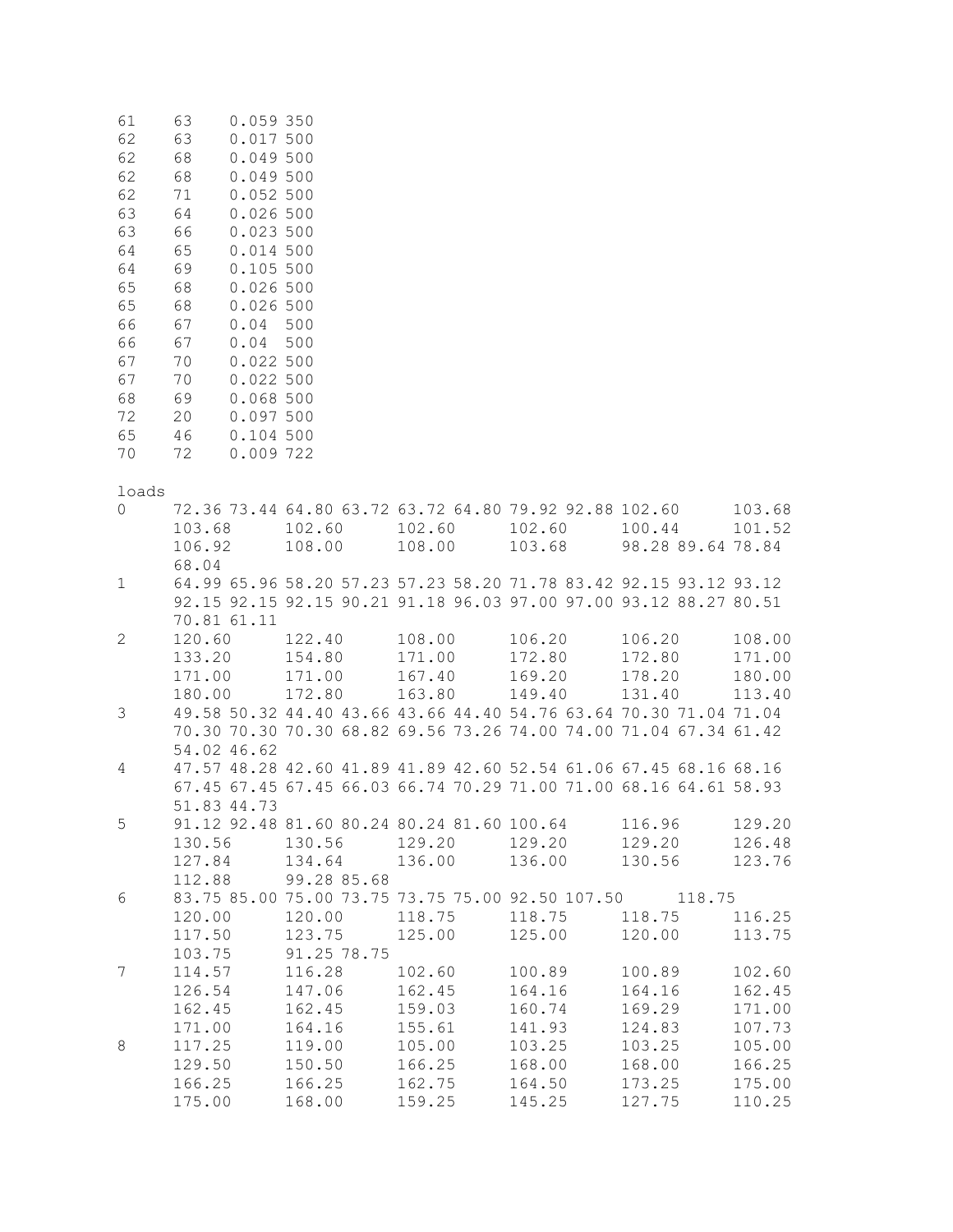| $\mathsf 9$ | 130.65           | 132.60                                                                                                          | 117.00           | 115.05<br>187.20 | 115.05<br>187.20            | 117.00           |
|-------------|------------------|-----------------------------------------------------------------------------------------------------------------|------------------|------------------|-----------------------------|------------------|
|             | 144.30<br>185.25 | 167.70<br>185.25                                                                                                | 185.25<br>181.35 | 183.30           | 193.05                      | 185.25<br>195.00 |
|             | 195.00           | 187.20                                                                                                          | 177.45           | 161.85           | 142.35                      | 122.85           |
| 12          | 499.15           | 506.60                                                                                                          | 447.00           | 439.55           | 439.55                      | 447.00           |
|             | 551.30           | 640.70                                                                                                          | 707.75           | 715.20           | 715.20                      | 707.75           |
|             | 707.75           | 707.75                                                                                                          | 692.85           | 700.30           | 737.55                      | 745.00           |
|             | 745.00           | 715.20                                                                                                          | 677.95           | 618.35           | 543.85                      | 469.35           |
| 13          |                  | 53.89 54.70 48.26 47.46 47.46 48.26 59.52 69.18 76.42 77.22 77.22                                               |                  |                  |                             |                  |
|             |                  | 76.42 76.42 76.42 74.81 75.61 79.63 80.44 80.44 77.22 73.20 66.76                                               |                  |                  |                             |                  |
|             | 58.72 50.68      |                                                                                                                 |                  |                  |                             |                  |
| 14          |                  | 88.06 89.38 78.86 77.55 77.55 78.86 97.26 113.04                                                                |                  |                  | 124.87                      |                  |
|             | 126.18           | 126.18                                                                                                          |                  |                  | 124.87                      | 122.24           |
|             | 123.55           | 130.12                                                                                                          | 131.44           | 131.44           | 126.18                      | 119.61           |
|             | 109.09           | 95.95 82.81                                                                                                     |                  |                  |                             |                  |
| 15          |                  | 67.00 68.00 60.00 59.00 59.00 60.00 74.00 86.00 95.00 96.00 96.00<br>95.00 95.00 95.00 93.00 94.00 99.00 100.00 |                  |                  | 100.00                      | 96.00            |
|             |                  | 91.00 83.00 73.00 63.00                                                                                         |                  |                  |                             |                  |
| 17          | 223.11           | 226.44                                                                                                          | 199.80           | 196.47           | 196.47                      | 199.80           |
|             | 246.42           | 286.38                                                                                                          | 316.35           | 319.68           | 319.68                      | 316.35           |
|             | 316.35           | 316.35                                                                                                          | 309.69           | 313.02           | 329.67                      | 333.00           |
|             | 333.00           | 319.68                                                                                                          | 303.03           | 276.39           | 243.09                      | 209.79           |
| 18          |                  | 50.28 51.03 45.03 44.28 44.28 45.03 55.54 64.54 71.30 72.05 72.05                                               |                  |                  |                             |                  |
|             |                  | 71.30 71.30 71.30 69.80 70.55 74.30 75.05 75.05 72.05 68.29 62.29                                               |                  |                  |                             |                  |
|             | 54.79 47.28      |                                                                                                                 |                  |                  |                             |                  |
| 19          |                  | 35.56 36.09 31.84 31.31 31.31 31.84 39.27 45.64 50.42 50.95 50.95                                               |                  |                  |                             |                  |
|             |                  | 50.42 50.42 50.42 49.36 49.89 52.54 53.07 53.07 50.95 48.30 44.05                                               |                  |                  |                             |                  |
|             | 38.74 33.44      |                                                                                                                 |                  |                  |                             |                  |
| 24          |                  | 72.36 73.44 64.80 63.72 63.72 64.80 79.92 92.88 102.60                                                          |                  |                  |                             | 103.68           |
|             | 103.68<br>106.92 | 102.60<br>108.00                                                                                                | 102.60<br>108.00 | 102.60<br>103.68 | 100.44<br>98.28 89.64 78.84 | 101.52           |
|             | 68.04            |                                                                                                                 |                  |                  |                             |                  |
| 25          |                  | 64.99 65.96 58.20 57.23 57.23 58.20 71.78 83.42 92.15 93.12 93.12                                               |                  |                  |                             |                  |
|             |                  | 92.15 92.15 92.15 90.21 91.18 96.03 97.00 97.00 93.12 88.27 80.51                                               |                  |                  |                             |                  |
|             | 70.81 61.11      |                                                                                                                 |                  |                  |                             |                  |
| 26          | 120.60           | 122.40                                                                                                          | 108.00           | 106.20           | 106.20                      | 108.00           |
|             | 133.20           | 154.80                                                                                                          | 171.00           | 172.80           | 172.80                      | 171.00           |
|             | 171.00           | 171.00                                                                                                          | 167.40           | 169.20           | 178.20                      | 180.00           |
|             | 180.00           | 172.80  163.80  149.40                                                                                          |                  |                  | 131.40                      | 113.40           |
| 27          |                  | 49.58 50.32 44.40 43.66 43.66 44.40 54.76 63.64 70.30 71.04 71.04                                               |                  |                  |                             |                  |
|             |                  | 70.30 70.30 70.30 68.82 69.56 73.26 74.00 74.00 71.04 67.34 61.42                                               |                  |                  |                             |                  |
|             | 54.02 46.62      |                                                                                                                 |                  |                  |                             |                  |
| 28          |                  | 47.57 48.28 42.60 41.89 41.89 42.60 52.54 61.06 67.45 68.16 68.16                                               |                  |                  |                             |                  |
|             |                  | 67.45 67.45 67.45 66.03 66.74 70.29 71.00 71.00 68.16 64.61 58.93                                               |                  |                  |                             |                  |
|             | 51.83 44.73      |                                                                                                                 |                  |                  |                             |                  |
| 29          |                  | 91.12 92.48 81.60 80.24 80.24 81.60 100.64<br>130.56                                                            | 129.20 129.20    |                  | 116.96<br>129.20            | 129.20<br>126.48 |
|             | 130.56<br>127.84 | 134.64 136.00 136.00                                                                                            |                  |                  | 130.56                      | 123.76           |
|             | 112.88           | 99.28 85.68                                                                                                     |                  |                  |                             |                  |
| 30          |                  | 83.75 85.00 75.00 73.75 73.75 75.00 92.50 107.50 118.75                                                         |                  |                  |                             |                  |
|             | 120.00           | 120.00                                                                                                          | 118.75           | 118.75 118.75    |                             | 116.25           |
|             | 117.50           | 123.75 125.00 125.00 120.00                                                                                     |                  |                  |                             | 113.75           |
|             | 103.75           | 91.25 78.75                                                                                                     |                  |                  |                             |                  |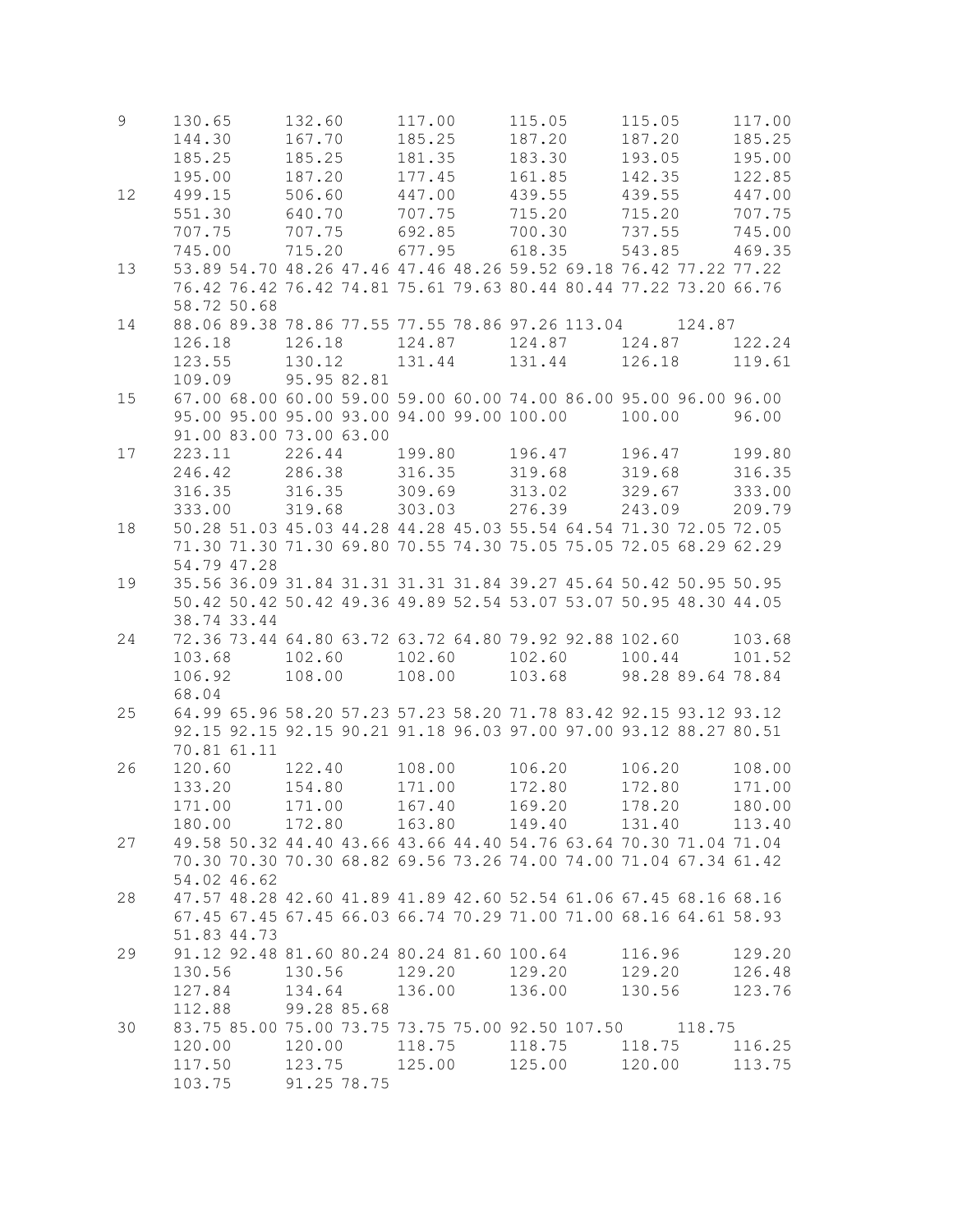| 31 | 114.57      | 116.28                  | 102.60                                                 | 100.89 | 100.89                                                            | 102.60 |
|----|-------------|-------------------------|--------------------------------------------------------|--------|-------------------------------------------------------------------|--------|
|    | 126.54      | 147.06                  | 162.45                                                 | 164.16 | 164.16                                                            | 162.45 |
|    | 162.45      | 162.45                  | 159.03                                                 | 160.74 | 169.29                                                            | 171.00 |
|    | 171.00      | 164.16                  | 155.61                                                 | 141.93 | 124.83                                                            | 107.73 |
| 32 | 117.25      | 119.00                  | 105.00                                                 | 103.25 | 103.25                                                            | 105.00 |
|    | 129.50      | 150.50                  | 166.25                                                 | 168.00 | 168.00                                                            | 166.25 |
|    | 166.25      | 166.25                  | 162.75                                                 | 164.50 | 173.25                                                            | 175.00 |
|    | 175.00      | 168.00                  | 159.25                                                 | 145.25 | 127.75                                                            | 110.25 |
| 33 | 130.65      | 132.60                  | 117.00                                                 | 115.05 | 115.05                                                            | 117.00 |
|    |             | 167.70                  |                                                        | 187.20 |                                                                   |        |
|    | 144.30      |                         | 185.25                                                 |        | 187.20                                                            | 185.25 |
|    | 185.25      | 185.25                  | 181.35                                                 | 183.30 | 193.05                                                            | 195.00 |
|    | 195.00      | 187.20                  | 177.45                                                 | 161.85 | 142.35                                                            | 122.85 |
| 36 | 499.15      | 506.60                  | 447.00                                                 | 439.55 | 439.55                                                            | 447.00 |
|    | 551.30      | 640.70                  | 707.75                                                 | 715.20 | 715.20                                                            | 707.75 |
|    | 707.75      | 707.75                  | 692.85                                                 | 700.30 | 737.55                                                            | 745.00 |
|    | 745.00      | 715.20                  | 677.95                                                 | 618.35 | 543.85                                                            | 469.35 |
| 37 |             |                         |                                                        |        | 53.89 54.70 48.26 47.46 47.46 48.26 59.52 69.18 76.42 77.22 77.22 |        |
|    |             |                         |                                                        |        | 76.42 76.42 76.42 74.81 75.61 79.63 80.44 80.44 77.22 73.20 66.76 |        |
|    | 58.72 50.68 |                         |                                                        |        |                                                                   |        |
| 38 |             |                         | 88.06 89.38 78.86 77.55 77.55 78.86 97.26 113.04       |        | 124.87                                                            |        |
|    | 126.18      | 126.18                  |                                                        |        |                                                                   | 122.24 |
|    | 123.55      | 130.12                  | 131.44                                                 | 131.44 | 126.18                                                            | 119.61 |
|    | 109.09      | 95.95 82.81             |                                                        |        |                                                                   |        |
| 39 |             |                         |                                                        |        | 67.00 68.00 60.00 59.00 59.00 60.00 74.00 86.00 95.00 96.00 96.00 |        |
|    |             |                         | 95.00 95.00 95.00 93.00 94.00 99.00 100.00             |        | 100.00                                                            | 96.00  |
|    |             | 91.00 83.00 73.00 63.00 |                                                        |        |                                                                   |        |
|    |             | 226.44                  |                                                        |        |                                                                   |        |
| 41 | 223.11      |                         | 199.80                                                 | 196.47 | 196.47                                                            | 199.80 |
|    | 246.42      | 286.38                  | 316.35                                                 | 319.68 | 319.68                                                            | 316.35 |
|    | 316.35      | 316.35                  | 309.69                                                 | 313.02 | 329.67                                                            | 333.00 |
|    | 333.00      | 319.68                  | 303.03                                                 | 276.39 | 243.09                                                            | 209.79 |
| 42 |             |                         |                                                        |        | 50.28 51.03 45.03 44.28 44.28 45.03 55.54 64.54 71.30 72.05 72.05 |        |
|    |             |                         |                                                        |        | 71.30 71.30 71.30 69.80 70.55 74.30 75.05 75.05 72.05 68.29 62.29 |        |
|    | 54.79 47.28 |                         |                                                        |        |                                                                   |        |
| 43 |             |                         |                                                        |        | 35.56 36.09 31.84 31.31 31.31 31.84 39.27 45.64 50.42 50.95 50.95 |        |
|    |             |                         |                                                        |        | 50.42 50.42 50.42 49.36 49.89 52.54 53.07 53.07 50.95 48.30 44.05 |        |
|    | 38.74 33.44 |                         |                                                        |        |                                                                   |        |
| 48 |             |                         | 72.36 73.44 64.80 63.72 63.72 64.80 79.92 92.88 102.60 |        |                                                                   | 103.68 |
|    | 103.68      | 102.60                  | 102.60                                                 | 102.60 | 100.44                                                            | 101.52 |
|    | 106.92      | 108.00 108.00           |                                                        |        | 103.68 98.28 89.64 78.84                                          |        |
|    | 68.04       |                         |                                                        |        |                                                                   |        |
| 49 |             |                         |                                                        |        | 64.99 65.96 58.20 57.23 57.23 58.20 71.78 83.42 92.15 93.12 93.12 |        |
|    |             |                         |                                                        |        |                                                                   |        |
|    |             |                         |                                                        |        | 92.15 92.15 92.15 90.21 91.18 96.03 97.00 97.00 93.12 88.27 80.51 |        |
|    | 70.81 61.11 |                         |                                                        |        |                                                                   |        |
| 50 | 120.60      | 122.40                  | 108.00                                                 | 106.20 | 106.20                                                            | 108.00 |
|    | 133.20      | 154.80                  | 171.00                                                 | 172.80 | 172.80                                                            | 171.00 |
|    | 171.00      | 171.00                  | 167.40                                                 | 169.20 | 178.20                                                            | 180.00 |
|    | 180.00      | 172.80                  | 163.80                                                 | 149.40 | 131.40                                                            | 113.40 |
| 51 |             |                         |                                                        |        | 49.58 50.32 44.40 43.66 43.66 44.40 54.76 63.64 70.30 71.04 71.04 |        |
|    |             |                         |                                                        |        | 70.30 70.30 70.30 68.82 69.56 73.26 74.00 74.00 71.04 67.34 61.42 |        |
|    | 54.02 46.62 |                         |                                                        |        |                                                                   |        |
| 52 |             |                         |                                                        |        | 47.57 48.28 42.60 41.89 41.89 42.60 52.54 61.06 67.45 68.16 68.16 |        |
|    |             |                         |                                                        |        | 67.45 67.45 67.45 66.03 66.74 70.29 71.00 71.00 68.16 64.61 58.93 |        |
|    | 51.83 44.73 |                         |                                                        |        |                                                                   |        |
|    |             |                         |                                                        |        |                                                                   |        |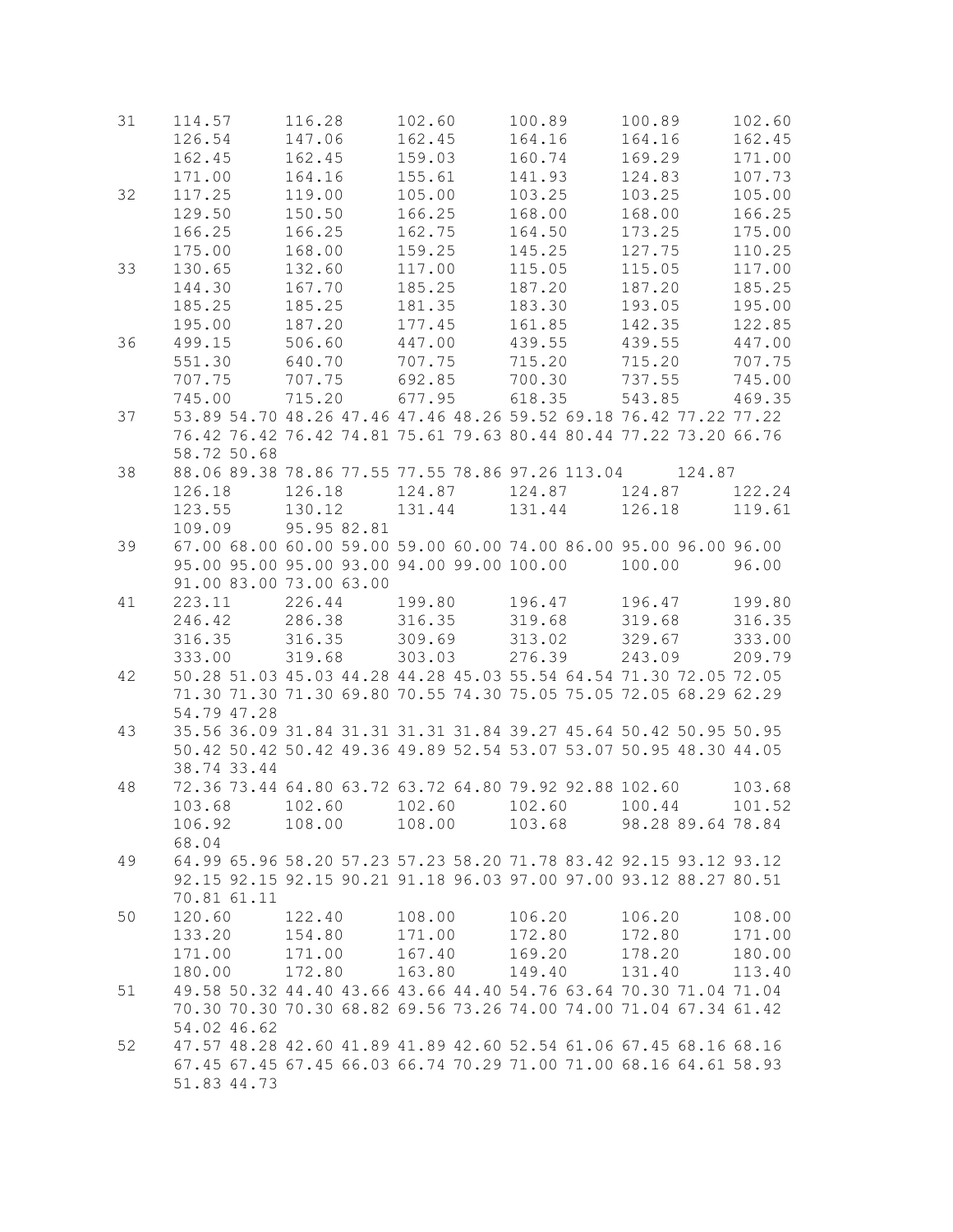| 53             | 130.56           |    | 91.12 92.48 81.60 80.24 80.24 81.60 100.64<br>130.56              |             | 129.20           |        | 129.20           |     | 116.96<br>129.20 |             | 129.20<br>126.48 |  |
|----------------|------------------|----|-------------------------------------------------------------------|-------------|------------------|--------|------------------|-----|------------------|-------------|------------------|--|
|                | 127.84<br>112.88 |    | 134.64<br>99.28 85.68                                             |             | 136.00           |        | 136.00           |     | 130.56           |             | 123.76           |  |
| 54             |                  |    | 83.75 85.00 75.00 73.75 73.75 75.00 92.50 107.50 118.75           |             |                  |        |                  |     |                  |             |                  |  |
|                | 120.00           |    | 120.00                                                            |             | 118.75           |        | 118.75           |     | 118.75           |             | 116.25           |  |
|                | 117.50           |    | 123.75                                                            |             | 125.00           |        | 125.00           |     | 120.00           |             | 113.75           |  |
|                | 103.75           |    | 91.25 78.75                                                       |             |                  |        |                  |     |                  |             |                  |  |
| 55             | 114.57           |    | 116.28                                                            |             | 102.60           |        | 100.89           |     | 100.89           |             | 102.60           |  |
|                | 126.54           |    | 147.06                                                            |             | 162.45           |        | 164.16           |     | 164.16           |             | 162.45           |  |
|                | 162.45           |    | 162.45                                                            |             | 159.03           |        | 160.74           |     | 169.29           |             | 171.00           |  |
|                | 171.00           |    | 164.16                                                            |             | 155.61           |        | 141.93           |     | 124.83           |             | 107.73           |  |
| 56             | 117.25           |    | 119.00                                                            |             | 105.00           |        | 103.25           |     | 103.25           |             | 105.00           |  |
|                | 129.50           |    | 150.50                                                            |             | 166.25           |        | 168.00           |     | 168.00           |             | 166.25           |  |
|                | 166.25           |    | 166.25                                                            |             | 162.75           |        | 164.50           |     | 173.25           |             | 175.00           |  |
|                | 175.00           |    | 168.00                                                            |             | 159.25           |        | 145.25           |     | 127.75           |             | 110.25           |  |
| 57             | 130.65           |    | 132.60                                                            |             | 117.00           |        | 115.05           |     | 115.05           |             | 117.00           |  |
|                | 144.30           |    | 167.70                                                            |             | 185.25           |        | 187.20           |     | 187.20           |             | 185.25           |  |
|                | 185.25           |    | 185.25                                                            |             | 181.35           |        | 183.30           |     | 193.05           |             | 195.00           |  |
|                | 195.00           |    | 187.20                                                            |             | 177.45           |        | 161.85           |     | 142.35           |             | 122.85           |  |
| 60             | 499.15           |    | 506.60                                                            |             | 447.00           |        | 439.55           |     | 439.55           |             | 447.00           |  |
|                | 551.30<br>707.75 |    | 640.70<br>707.75                                                  |             | 707.75<br>692.85 |        | 715.20           |     | 715.20           |             | 707.75           |  |
|                | 745.00           |    | 715.20                                                            |             | 677.95           |        | 700.30<br>618.35 |     | 737.55<br>543.85 |             | 745.00<br>469.35 |  |
| 61             |                  |    | 53.89 54.70 48.26 47.46 47.46 48.26 59.52 69.18 76.42 77.22 77.22 |             |                  |        |                  |     |                  |             |                  |  |
|                |                  |    | 76.42 76.42 76.42 74.81 75.61 79.63 80.44 80.44 77.22 73.20 66.76 |             |                  |        |                  |     |                  |             |                  |  |
|                | 58.72 50.68      |    |                                                                   |             |                  |        |                  |     |                  |             |                  |  |
| 62             |                  |    | 88.06 89.38 78.86 77.55 77.55 78.86 97.26 113.04 124.87           |             |                  |        |                  |     |                  |             |                  |  |
|                | 126.18           |    | 126.18                                                            |             |                  | 124.87 | 124.87           |     | 124.87           |             | 122.24           |  |
|                | 123.55           |    | 130.12                                                            |             | 131.44           |        | 131.44           |     | 126.18           |             | 119.61           |  |
|                | 109.09           |    |                                                                   | 95.95 82.81 |                  |        |                  |     |                  |             |                  |  |
| 63             |                  |    | 67.00 68.00 60.00 59.00 59.00 60.00 74.00 86.00 95.00 96.00 96.00 |             |                  |        |                  |     |                  |             |                  |  |
|                |                  |    | 95.00 95.00 95.00 93.00 94.00 99.00 100.00                        |             |                  |        |                  |     | 100.00           |             | 96.00            |  |
|                |                  |    | 91.00 83.00 73.00 63.00                                           |             |                  |        |                  |     |                  |             |                  |  |
| 65             | 223.11           |    | 226.44                                                            |             | 199.80           |        | 196.47           |     | 196.47           |             | 199.80           |  |
|                | 246.42           |    | 286.38                                                            |             | 316.35           |        | 319.68           |     | 319.68           |             | 316.35           |  |
|                | 316.35           |    | 316.35                                                            |             | 309.69           |        | 313.02           |     | 329.67           |             | 333.00           |  |
|                | 333.00           |    | 319.68                                                            |             | 303.03           |        | 276.39           |     | 243.09           |             | 209.79           |  |
| 66             |                  |    | 50.28 51.03 45.03 44.28 44.28 45.03 55.54 64.54 71.30 72.05 72.05 |             |                  |        |                  |     |                  |             |                  |  |
|                |                  |    | 71.30 71.30 71.30 69.80 70.55 74.30 75.05 75.05 72.05 68.29 62.29 |             |                  |        |                  |     |                  |             |                  |  |
|                | 54.79 47.28      |    |                                                                   |             |                  |        |                  |     |                  |             |                  |  |
| 67             |                  |    | 35.56 36.09 31.84 31.31 31.31 31.84 39.27 45.64 50.42 50.95 50.95 |             |                  |        |                  |     |                  |             |                  |  |
|                |                  |    | 50.42 50.42 50.42 49.36 49.89 52.54 53.07 53.07 50.95 48.30 44.05 |             |                  |        |                  |     |                  |             |                  |  |
|                | 38.74 33.44      |    |                                                                   |             |                  |        |                  |     |                  |             |                  |  |
| gens           |                  |    |                                                                   |             |                  |        |                  |     |                  |             |                  |  |
|                |                  |    |                                                                   |             |                  |        |                  |     |                  |             |                  |  |
| n              |                  |    | Pmax pmin prod suc                                                |             | sdc              | mru    | mrd              | sur | sdr              | mu          | md               |  |
| $\overline{0}$ | 20               | 15 | 224                                                               | 76          | 0                | 20     | 20               | 10  | 10               | $\mathbf 1$ | $\mathbf 1$      |  |

|  |  |  | 0 20 15 224 76 0 20 20 10 10 1 11          |  |  |  |
|--|--|--|--------------------------------------------|--|--|--|
|  |  |  | 0 20 15 224 76 0 20 20 10 10 1 11          |  |  |  |
|  |  |  | 0 76 7.6 21 1061 0 22.8 22.8 22.8 22.8 8 4 |  |  |  |
|  |  |  | 0 76 7.6 21 1061 0 22.8 22.8 22.8 22.8 8 4 |  |  |  |
|  |  |  | 1 20 15 224 76 0 20 20 10 10 1 11          |  |  |  |
|  |  |  | 1 20 15 224 76 0 20 20 10 10 1 11          |  |  |  |
|  |  |  |                                            |  |  |  |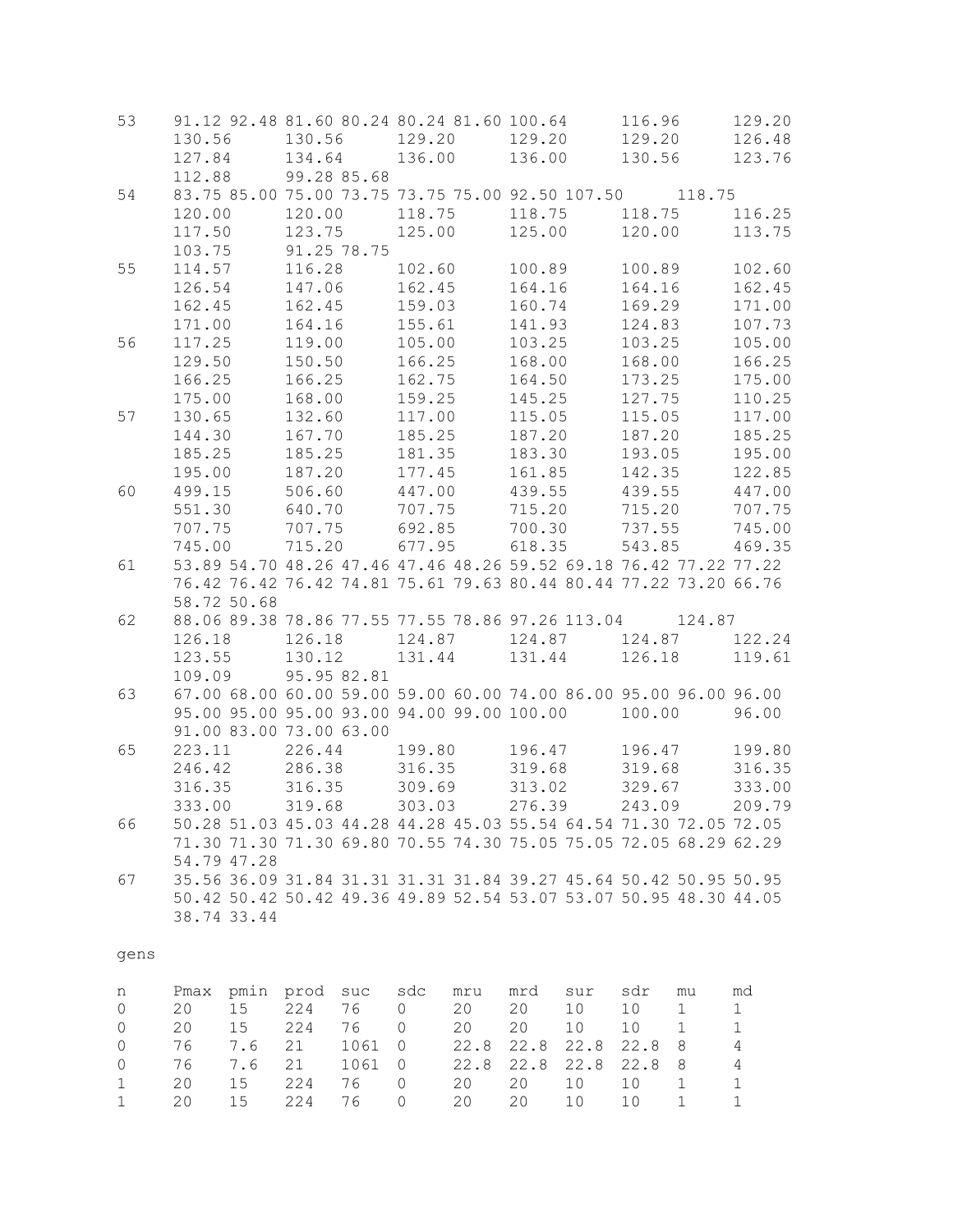| 1        | 76         | 7.6                 | 21                   | 1061          | 0                                | 22.8         | 22.8         | 22.8         | 22.8         | 8                | 4                          |
|----------|------------|---------------------|----------------------|---------------|----------------------------------|--------------|--------------|--------------|--------------|------------------|----------------------------|
| 1        | 76         | 7.6                 | 21                   | 1061          | 0                                | 22.8         | 22.8         | 22.8         | 22.8         | 8                | 4                          |
| 6        | 100        | 15                  | 79                   | 4754          | 0                                | 50           | 50           | 40           | 40           | 8                | 8                          |
| 6        | 100        | 15                  | 79                   | 4754          | 0                                | 50           | 50           | 40           | 40           | 8                | 8                          |
| 6        | 100        | 15                  | 79                   | 4754          | 0                                | 50           | 50           | 40           | 40           | 8                | 8                          |
| 12<br>12 | 197<br>197 | 59.1<br>59.1        | 77<br>77             | 6510<br>6510  | 0<br>0                           | 50<br>50     | 50<br>50     | 50<br>50     | 50<br>50     | 12<br>12         | 10<br>10                   |
| 12       | 197        | 59.1                | 77                   | 6510          | 0                                | 50           | 50           | 50           | 50           | 12               | 10                         |
| 14       | 12         | $\mathsf{O}\xspace$ | 98                   | 571           | 0                                | 12           | 12           | 12           | 12           | 4                | $\overline{2}$             |
| 14       | 12         | $\mathbf{0}$        | 98                   | 571           | $\mathbf{0}$                     | 12           | 12           | $12\,$       | 12           | 4                | $\overline{c}$             |
| 14       | 12         | $\mathbf{0}$        | 98                   | 571           | 0                                | 12           | 12           | 12           | 12           | 4                | $\mathbf{2}$               |
| 14       | 12         | $\mathbf{0}$        | 98                   | 571           | $\mathbf{0}$                     | 12           | 12           | 12           | 12           | 4                | $\mathbf{2}$               |
| 14       | 12         | $\overline{0}$      | 98                   | 571           | 0                                | 12           | 12           | 12           | 12           | 4                | $\overline{c}$             |
| 14       | 155        | 46.5                | 16                   | 1696          | 0                                | 46.5         | 46.5         | 46.5         | 46.5         | 8                | $\,8\,$                    |
| 15       | 155        | 46.5                | 16                   | 1696          | 0                                | 46.5         | 46.5         | 46.5         | 46.5         | 8                | 8                          |
| 17       | 400        | 40                  | 6                    | 5000          | 0                                | 400          | 400          | 400          | 400          | 1                | $\mathbf 1$                |
| 20       | 400        | 40                  | 6                    | 5000          | 0                                | 400          | 400          | 400          | 400          | 1                | $\mathbf 1$                |
| 21       | 50         | 0                   | 0                    | 0             | 0                                | 50           | 50           | 50           | 50           | 1                | 1                          |
| 21       | 50         | 0                   | $\Omega$             | $\Omega$      | $\overline{0}$                   | 50           | 50           | 50           | 50           | 1                | 1                          |
| 21<br>21 | 50<br>50   | $\mathbf{0}$<br>0   | $\Omega$<br>$\Omega$ | $\Omega$<br>0 | $\overline{0}$<br>$\overline{0}$ | 50<br>50     | 50<br>50     | 50<br>50     | 50<br>50     | 1<br>1           | $\mathbf 1$<br>$\mathbf 1$ |
| 21       | 50         | 0                   | $\Omega$             | 0             | $\overline{0}$                   | 50           | 50           | 50           | 50           | 1                | $\mathbf 1$                |
| 21       | 50         | 0                   | $\Omega$             | $\Omega$      | 0                                | 50           | 50           | 50           | 50           | 1                | $\mathbf 1$                |
| 22       | 155        | 46.5                | 16                   | 1696          | 0                                | 46.5         | 46.5         | 46.5         | 46.5         | 8                | 8                          |
| 22       | 155        | 46.5                | 16                   | 1696          | 0                                | 46.5         | 46.5         | 46.5         | 46.5         | 8                | $\,8\,$                    |
| 22       | 350        | 122.5 16            |                      | 7953          | 0                                | 105          | 105          | 105          | 105          | 12               | 12                         |
| 24       | 20         | 15                  | 224                  | 76            | 0                                | 20           | 20           | 10           | 10           | $\mathbf 1$      | $\mathbf 1$                |
| 24       | 20         | 15                  | 224                  | 76            | 0                                | 20           | 20           | 10           | 10           | $\mathbf 1$      | $\mathbf 1$                |
| 24       | 76         | 7.6                 | 21                   | 1061          | 0                                | 22.8         | 22.8         | 22.8         | 22.8         | 8                | 4                          |
| 24       | 76         | 7.6                 | 21                   | 1061          | 0                                | 22.8         | 22.8         | 22.8         | 22.8         | 8                | 4                          |
| 25       | 20         | 15                  | 224                  | 76            | $\mathbf{0}$                     | 20           | 20           | 10           | 10           | $\mathbf 1$      | $\mathbf 1$                |
| 25       | 20         | 15                  | 224                  | 76            | 0                                | 20           | 20           | 10           | 10           | 1                | 1                          |
| 25<br>25 | 76<br>76   | 7.6<br>7.6          | 21<br>21             | 1061<br>1061  | 0<br>0                           | 22.8<br>22.8 | 22.8<br>22.8 | 22.8<br>22.8 | 22.8<br>22.8 | 8<br>8           | 4<br>4                     |
| 30       | 100        | 15                  | 79                   | 4754          | 0                                | 50           | 50           | 40           | 40           | 8                | 8                          |
| 30       | 100        | 15                  | 79                   | 4754          | 0                                | 50           | 50           | 40           | 40           | 8                | 8                          |
| 30       | 100        | 15                  | 79                   | 4754          | 0                                | 50           | 50           | 40           | 40           | 8                | 8                          |
| 36       | 197        | 59.1                | 77                   | 6510          | 0                                | 50           | 50           | 50           | 50           | 12               | 10                         |
| 36       | 197        | 59.1                | 77                   | 6510          | $\mathsf O$                      | 50           | 50           | 50           | 50           | 12               | 10                         |
| 36       | 197        | 59.1                | 77                   | 6510          | $\mathsf O$                      | 50           | $50$         | 50           | 50           | 12               | 10                         |
| 38       | 12         | $\mathbf 0$         | 98                   | 571           | 0                                | 12           | 12           | 12           | 12           | $\sqrt{4}$       | $\overline{c}$             |
| 38       | 12         | 0                   | 98                   | 571           | 0                                | 12           | 12           | 12           | 12           | $\overline{4}$   | $\overline{c}$             |
| 38       | 12         | $\circ$             | 98                   | 571           | $\mathsf O$                      | 12           | 12           | 12           | 12           | $\overline{4}$   | $\overline{c}$             |
| 38       | 12         | $\circ$             | 98                   | 571           | 0                                | 12           | 12           | 12           | 12           | $\sqrt{4}$       | $\overline{c}$             |
| 38       | 12         | $\circ$             | 98                   | 571           | $\mathsf O$                      | 12           | $12$         | $12$         | 12           | $\sqrt{4}$       | $\overline{c}$             |
| 38       | 155        | 46.5                | 16                   | 1696          | $\mathsf{O}$                     | 46.5         | 46.5         | 46.5         | 46.5<br>46.5 | 8                | 8                          |
| 39<br>41 | 155<br>400 | 46.5<br>40          | 16<br>6              | 1696<br>5000  | 0<br>0                           | 46.5<br>400  | 46.5<br>400  | 46.5<br>400  | 400          | 8<br>$\mathbf 1$ | 8<br>$\mathbf 1$           |
| 44       | 400        | 40                  | 6                    | 5000          | 0                                | 400          | 400          | 400          | 400          | $\mathbf 1$      | $\mathbf 1$                |
| 45       | 50         | $\mathsf{O}\xspace$ | $\mathsf{O}\xspace$  | 0             | $\mathsf O$                      | 50           | 50           | 50           | 50           | $\mathbf 1$      | $\mathbf 1$                |
| 45       | 50         | 0                   | 0                    | 0             | $\mathsf O$                      | 50           | 50           | 50           | 50           | $\mathbf 1$      | $\mathbf 1$                |
| 45       | 50         | $\mathbf 0$         | 0                    | 0             | $\mathsf O$                      | 50           | 50           | 50           | 50           | $1\,$            | $\mathbf 1$                |
| 45       | 50         | $\mathbf 0$         | 0                    | 0             | $\mathsf O$                      | 50           | 50           | 50           | 50           | $\mathbf 1$      | $\mathbf 1$                |
| 45       | 50         | 0                   | 0                    | 0             | 0                                | 50           | 50           | 50           | 50           | $1\,$            | $\mathbf 1$                |